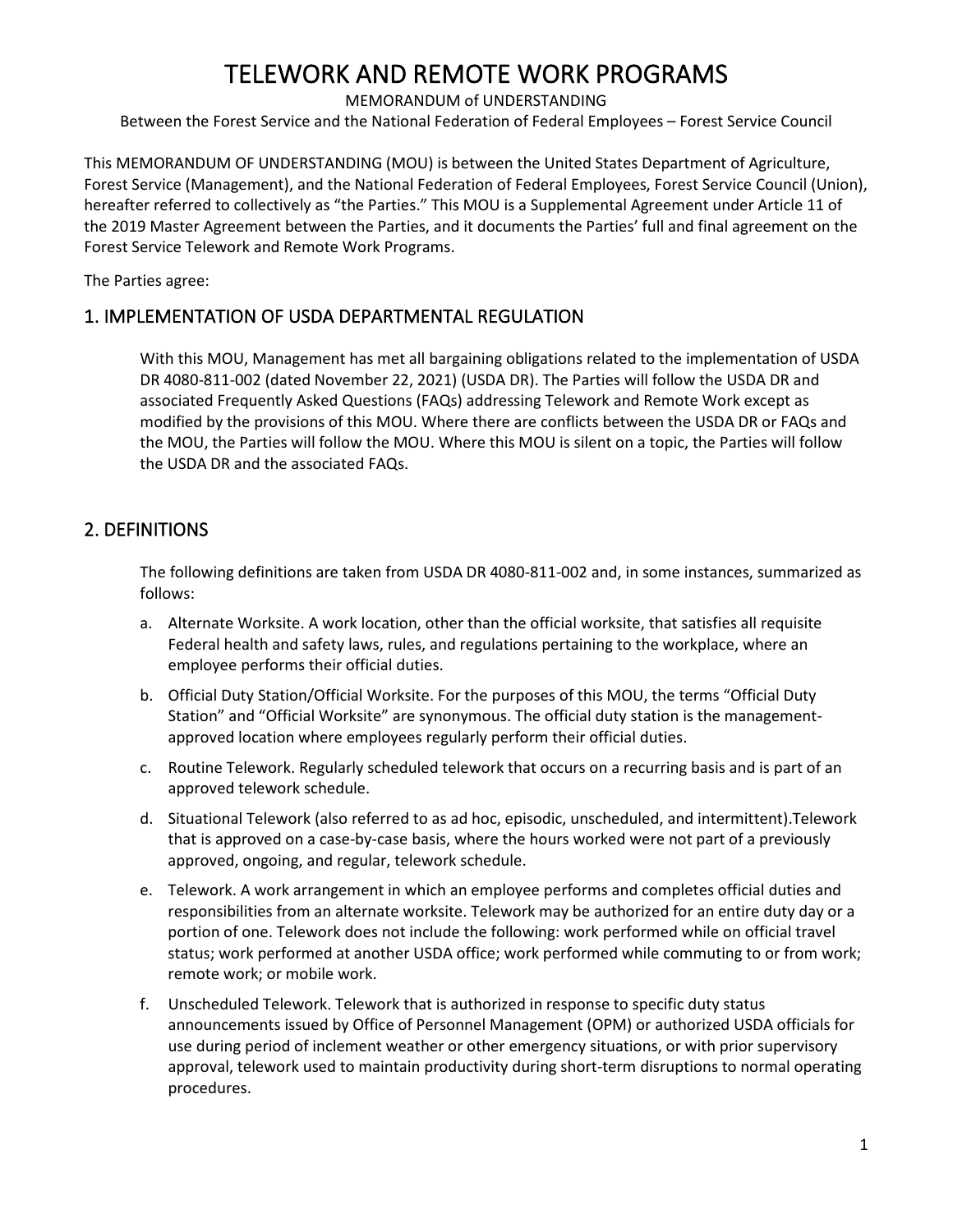### MEMORANDUM of UNDERSTANDING

Between the Forest Service and the National Federation of Federal Employees – Forest Service Council

- g. Remote Work. A workforce flexibility arrangement under which an employee is scheduled to perform work within or outside the local commuting area of their Mission Area, agency, or staff office's worksite and is not required to report to the Mission Area, agency, or staff office worksite on a regular and recurring basis.
- h. Remote Work Agreement. The Remote Work Agreement documents, in writing, the remote work arrangements that a supervisor approves for their remote work eligible employee.
- i. Remote Work Arrangement. A work arrangement in which:
	- 1. The employee performs assigned official duties and other authorized activities at an approved alternate work location, typically the employee's residence, within or outside of the local commuting area of the Mission Area, agency, or staff office worksite;
	- 2. On a regular and continuing basis;
	- 3. Is not required to physically report to the Mission Area, agency, or staff office worksite on any frequent, regular, or recurring basis; and
	- 4. The approved alternate worksite is, for pay and other purposes, the employee's official duty station, as indicated on the employee's SF-50, per 5 CFR §531.605, "Determining an employee's official worksite."

### 3. TELEWORK

- a. Management will make telework eligibility determinations and telework frequency determinations in a fair and equitable manner.
- b. Telework Participation– Employee participation in the telework program is voluntary except in emergency situations as described in Sections 3.m. and 3.n. of this MOU.
- c. Official Duty Station A teleworker's official duty station will remain unchanged if the employee reports physically to their official worksite at least twice each biweekly pay period on a regular and recurring basis for a total of two full workdays (e.g. 16 hours for employees on an 8 hour/day work schedule, 18 hours for employees on a 5/4/9 work schedule, or 20 hours for employees on a 4/10 work schedule). If a holiday falls on a teleworker's day to work onsite or the teleworker takes leave on a scheduled onsite day, it is not required to add an alternate day or equivalent hours to the employee's requirement to physically report to the official worksite for that specific biweekly pay period.
- d. As long as the duty station requirements in 3.c. are met, and based on the duties of their position, eligible employees may be authorized to telework a portion of their workday on every day of the pay period.
- e. In accordance with 5 CFR §531.605(d)(2), Management may make an exception to the twice-in-apay-period standard in 3.c. in appropriate situations of a temporary nature, such as the following:
	- 1. The employee is in temporary duty travel status away from the official worksite.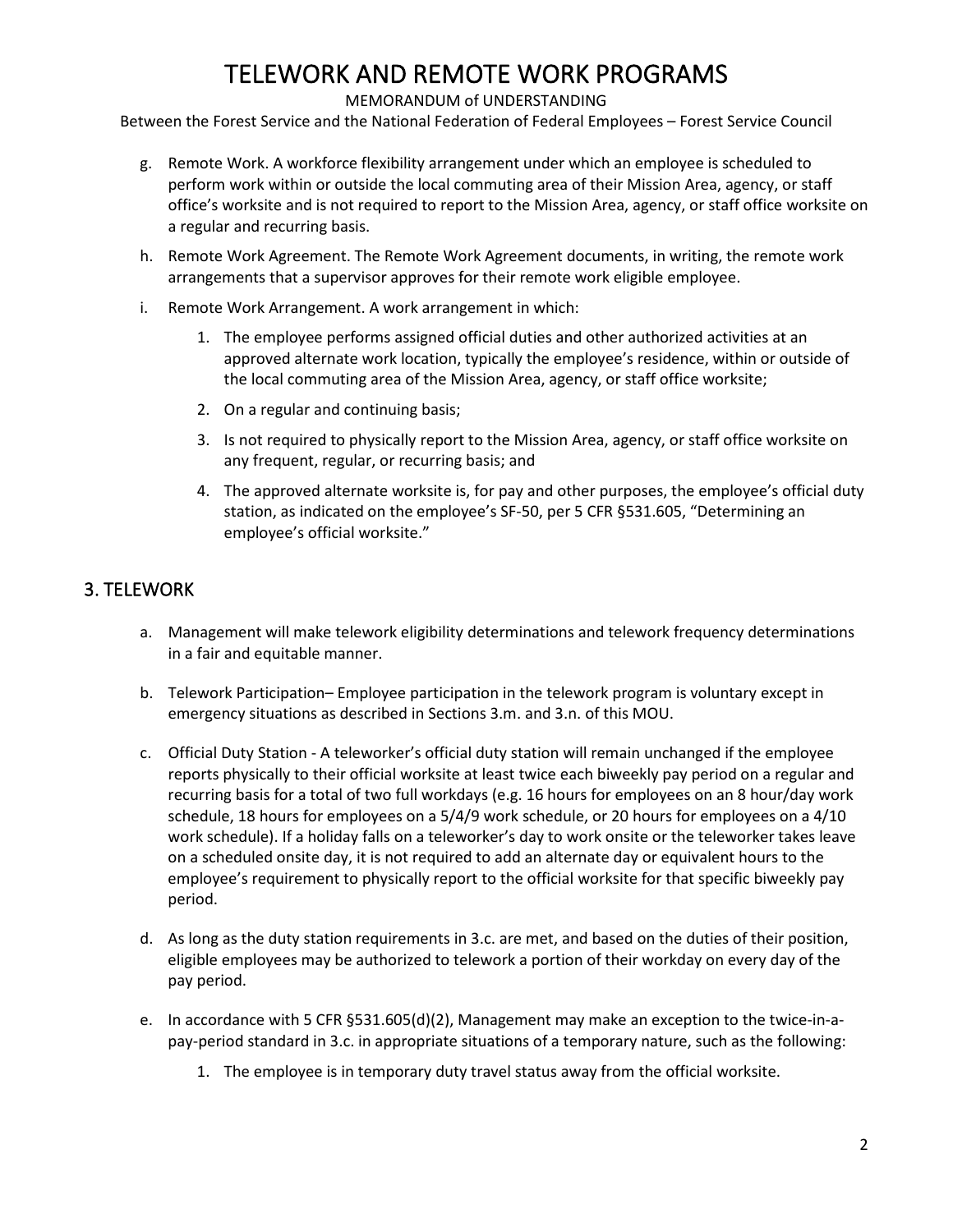### MEMORANDUM of UNDERSTANDING

Between the Forest Service and the National Federation of Federal Employees – Forest Service Council

- 2. The employee is temporarily detailed to work at a location other than a location covered by their Telework Agreement.
- 3. The employee is recovering from an injury or medical condition or is experiencing a temporary personal hardship approved under Article 42 of the Master Agreement.
- 4. The employee is affected by an emergency (e.g. safety and health emergencies) which temporarily prevents them from commuting to their official worksite.
- 5. The employee has an extended approved absence from work (e.g., on paid leave).

NOTE: For a temporary exception to apply, the employee must be expected to return to the official worksite on a regular and recurring basis in the future. Temporary exceptions must be reviewed by Management at least once every 3 months and should generally not exceed 6 months.

- f. Management may call employees back to the office, even on scheduled telework days, as far in advance as possible, but generally no less than 48-hour notice unless there is an emergency. If Management is unable to give advance notice and employee is called into the official worksite on a scheduled telework day, the employee may be granted duty time for the time that the employee spends traveling from the alternate worksite to the official worksite subject to applicable travel regulations. This paragraph does not apply to general callback of employees following extended telework due to emergencies.
- g. Telework Eligibility The Parties agree the following provisions apply to Management's telework eligibility determinations:
	- 1. All employees, regardless of tenure, grade, job series, title, or supervisory designation are presumed eligible for some amount of telework (subject to supervisory approval) unless prohibited by other exclusionary provisions of the USDA DR, by the Telework Enhancement Act, or this MOU.
	- 2. Most positions are eligible for telework unless the positions do not have any portable or administrative work that can be accomplished from an alternate worksite and one of the following applies:
		- i. Position duties require daily physical presence;
		- ii. Position responsibilities require daily access to specialized equipment located at the official worksite; or
		- iii. Position activities require daily access to classified or other sensitive materials.
	- 3. Employee Temporary Eligibility: Supervisors may provide employees who are in positions that are not normally eligible to telework the option of teleworking on a temporary basis under the following circumstances:
		- i. Recovery from an injury or medical condition;
		- ii. Emergency conditions that prevent an employee from commuting to and working at the official worksite, such as a weather emergency or public health crisis; or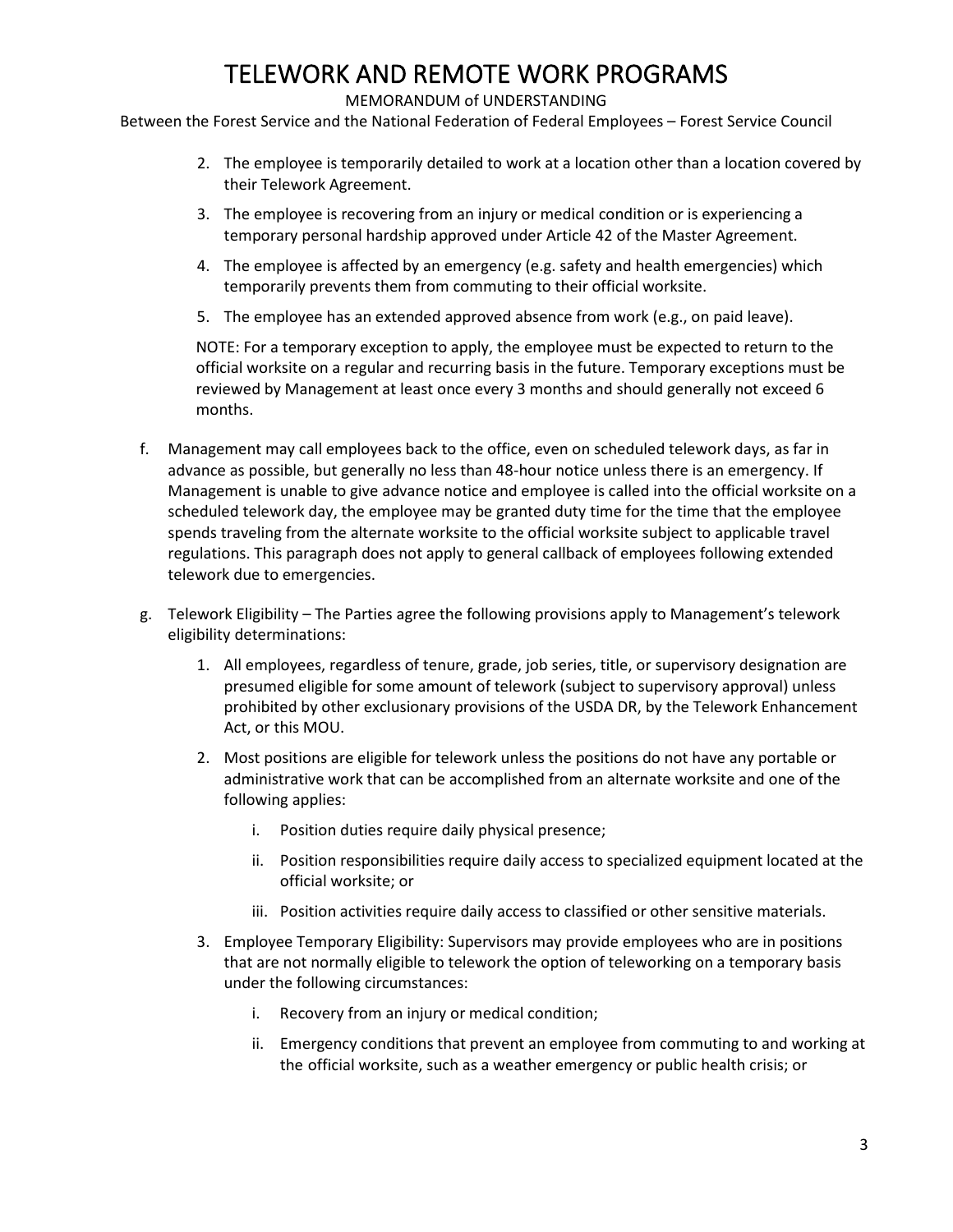#### MEMORANDUM of UNDERSTANDING

Between the Forest Service and the National Federation of Federal Employees – Forest Service Council

- iii. The employee has an approved personal hardship request under Article 42 of the Master Agreement.
- 4. Employee Ineligibility based on Performance or Conduct. There may be situations where Management deems a position eligible for telework but the employee occupying the position is not eligible. Management may identify employees as ineligible for telework based only on the following criteria:
	- Performance. The employee's performance is below fully successful. In such circumstances, supervisors are required to initiate corrective action in accordance with USDA DR 4040-430.
	- ii. Conduct. An employee may be found ineligible for telework if the employee was subject to formal disciplinary action, adverse action, or was placed on a leave restriction within the previous 12 months. Management will make these conductbased ineligibility determinations on a case-by-case basis.
- 5. Employee Permanent Ineligibility. An employee is permanently ineligible for telework for misconduct specified in the Telework Enhancement Act.
- h. Telework Agreements:
	- 1. All approved telework arrangements must be documented on a Telework Agreement using the automated form in use by the Agency.
	- 2. The Parties have developed a mutually-agreeable Telework Agreement form that is consistent with this MOU. Management will seek the Union's input on changes to the Telework Agreement form and the Parties will ensure changes are consistent with this MOU.
	- 3. Telework Agreements remain in effect until a change is initiated. Employees will not be required to recertify Telework Agreements annually.
	- 4. Permanent changes (e.g., change in position, supervisor, or change requested by management or employee) will require a new or updated Telework Agreement to be completed. For situations when an employee gets a new supervisor but remains in the same position with the same duties, a new agreement is required, but Management will continue to offer the same telework terms (type of telework, number of days or equivalent hours) unless there is a business need to alter the terms or the employee requests a change.
	- 5. A new Telework Agreement is not required for temporary changes in position or supervisor (e.g., due to detail, temporary promotion, or assignments of a short duration).
	- 6. With supervisory approval, employees on approved Telework Agreements may make short term changes (less than 30 days) or perform situational telework on days they are not scheduled to telework. In these situations, an employee will not be required to complete an additional agreement documenting the situational telework or short-term change.
- i. Eligibility Notification and Initiating a Telework Agreement
	- 1. Supervisors will notify employees of their eligibility to telework by initiating a Telework Agreement within 90 days of an employee starting a new position. This notification will include the employee's Continuity of Operations Plan Status to identify if their position is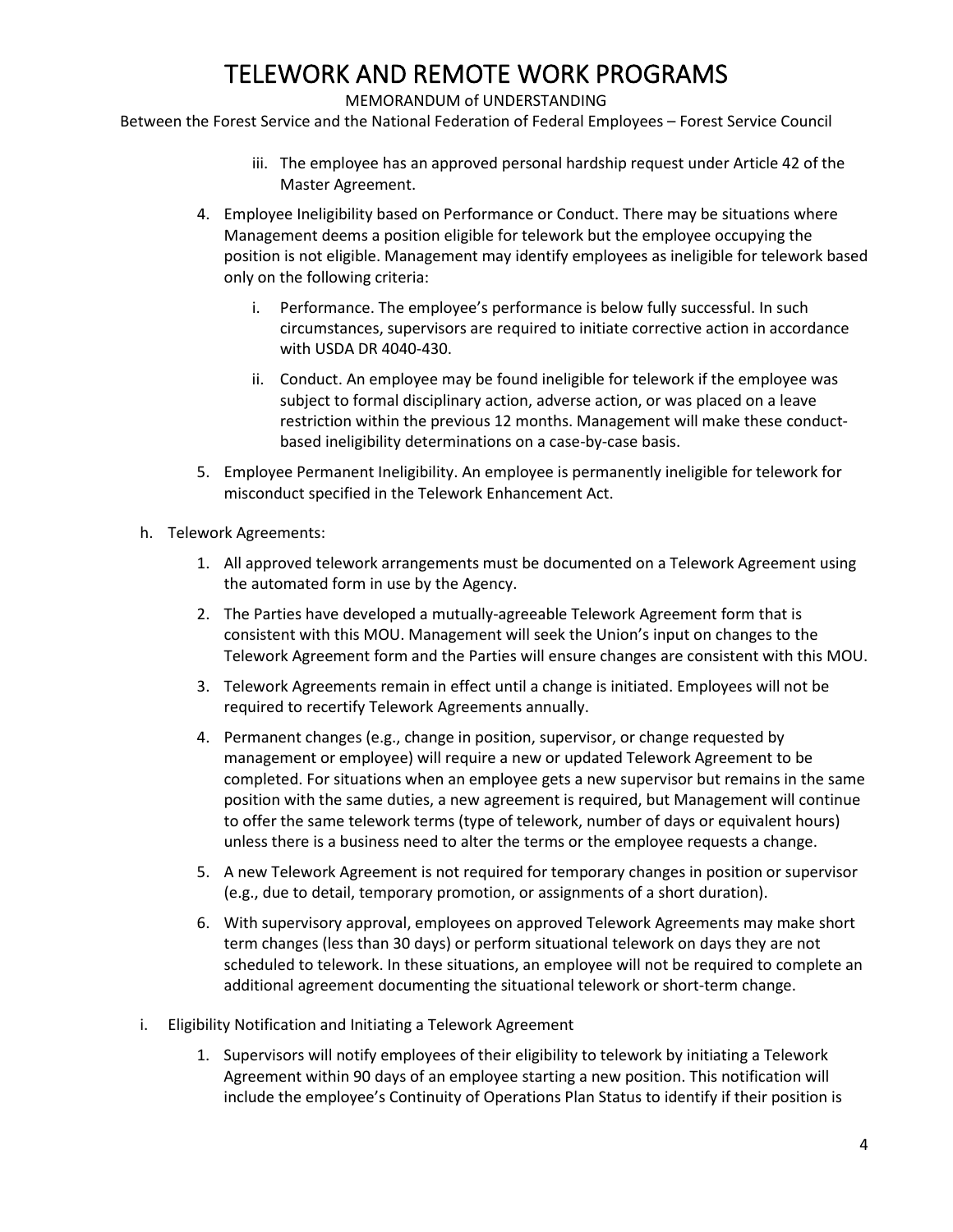#### MEMORANDUM of UNDERSTANDING

Between the Forest Service and the National Federation of Federal Employees – Forest Service Council

Emergency Essential or Mission Critical. Eligible employees will respond by completing the agreement to request telework, or to opt out of telework. Where an employee requests telework arrangements in the agreement, their supervisor will respond to approve, modify, or deny the request within 10 working days.

- 2. Where an employee has not heard from their supervisor on their telework eligibility, the employee may submit a request to their supervisor. Within 10 working days of receiving the employee's request to telework, Management will review the request and initiate the notification outlined in Section 3.i.1.
- j. Modifying a Telework Agreement.
	- 1. Management may change, suspend, or terminate an employee's Telework Agreement in accordance with Section 3.l. of this MOU. The employee will be given a minimum of 45 days advance written notice, except in emergency situations where the time frame may be shorter. The notice will include the reason, as described in Section 3.l. of this MOU, effective date, and any appeals/grievance procedures available to the employee. Where possible, employees who request a hardship accommodation under Article 42 of the Master Agreement to continue to telework may be permitted to continue teleworking until the hardship process is completed, unless the reason for the management-directed change is due to the employee's performance or conduct.
	- 2. Employees requesting a change should give as much advance notice as possible, generally at least 7 days in advance, when they want to modify or terminate their Telework Agreement. Management may delay the agreement modification if space considerations necessitate a delay.
- k. Subject to local negotiations, employees who telework 3 or more days per week may be required to share desks or office space under normal operating conditions and absent employee health and safety concerns.
- l. When denying, terminating, or modifying (e.g. changes in type of telework and/or frequency of telework) an employee's Telework Agreement, the supervisor will demonstrate and document one of the following:
	- 1. Changes in employee or position eligibility in accordance with Section 3.g. of this MOU;
	- 2. Continuation of telework will interfere the employee's ability to attain or return to a fully successful performance level; or
	- 3. Other business need to alter the terms of the Telework Agreement.
- m. Short term Unscheduled and Emergency Telework
	- 1. Provisions related to performing telework during short term office closures (for example, weather-related closures) are covered under Section 5.b of the USDA DR and by Article 20 of the Master Agreement. Generally, employees with Telework Agreements are not eligible to receive Weather and Safety Leave. Consistent with Article 20 and in accordance with 5 USC §6329(c), employees will be granted weather and safety leave when weather or other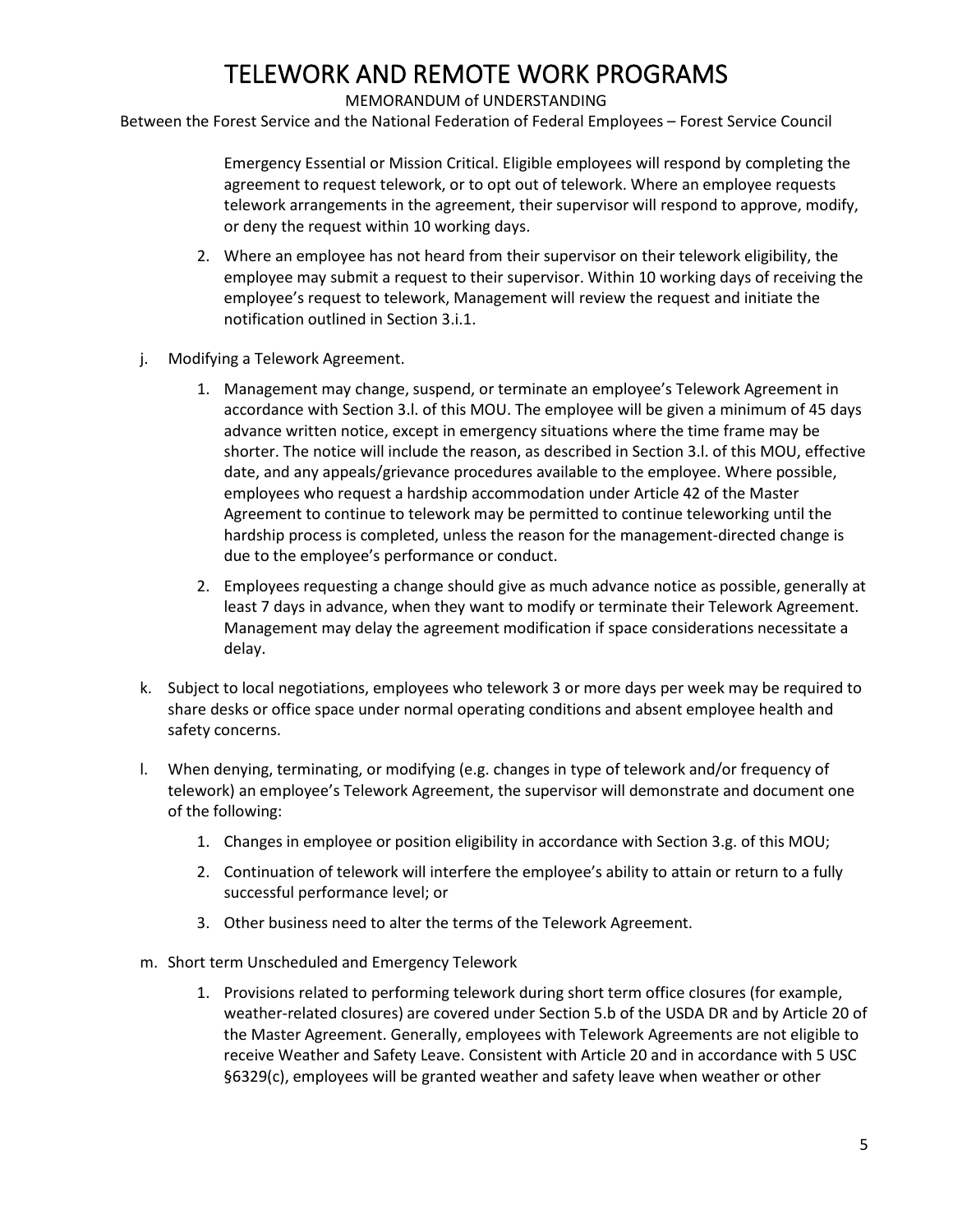MEMORANDUM of UNDERSTANDING

Between the Forest Service and the National Federation of Federal Employees – Forest Service Council

safety-related conditions prevent them from safely traveling to or safely performing work at their normal worksite, their telework site, or other approved location.

- 2. Employees under approved Telework Agreements who are working in the office when an early departure is announced due to weather or safety generally may receive weather and safety leave for the amount of time required to commute home, if they complete the remaining time (if any) in their workday either by teleworking or taking leave or other paid time off once they arrive home.
- n. Extended telework due to emergencies.
	- 1. Under 5 USC §7106(a)(2)(D), and in accordance with applicable laws, Management has the authority to take whatever actions may be necessary to carry out the Agency mission during emergencies. The Parties understand that this authority includes but is not limited to ordering employees to telework for extended periods of time even in the absence of a Telework Agreement.
	- 2. Upon request, the Union at the appropriate level will be provided with the emergency policy or authority which is being relied upon to direct emergency telework.
	- 3. When Management orders employees to telework due to major emergencies such as a major health emergency, significant damage to a facility making it unusable, or other longterm disruption of the work at the traditional worksite, employees in positions that normally would not be eligible to telework may be provided weather and safety leave if Management does not provide any other form of work (including temporary telework eligibility under Section 3.g.3.ii. above).
	- 4. Equipment for emergency telework will be provided as described in Section 3.r. below.
	- 5. The Parties agree that provisions specific to the nature of the emergency that requires extended telework may be negotiated, as appropriate, when such an emergency exists.
- o. Dependent Care Teleworkers are not prohibited from teleworking while dependents are present at their telework location. However, employees may not use duty time for providing dependent care or any purpose other than official duties. Time used to care for dependents may be accounted for by using breaks, meal periods, appropriate leave, or flexing hours.
- p. Telework Grievances Employees may file grievances related to telework in accordance with Article 9 of the Master Agreement. Nothing in the USDA DR is intended to modify the agreed upon grievance procedures found in Article 9 of the Master Agreement.
- q. Time, Attendance, Performance, Safety–
	- 1. Supervisors may authorize teleworking employees to participate in flexible and compressed work schedules or other flexible work arrangements, similar to the way that nonteleworkers may participate in these alternative work schedules.
	- 2. Management will evaluate all teleworkers and non-teleworkers under the same employee performance management system and affording the same professional opportunities, assignments, and treatment with regard to work projects assigned, appraisal of job performance, awards, recognition, training and development opportunities, promotions,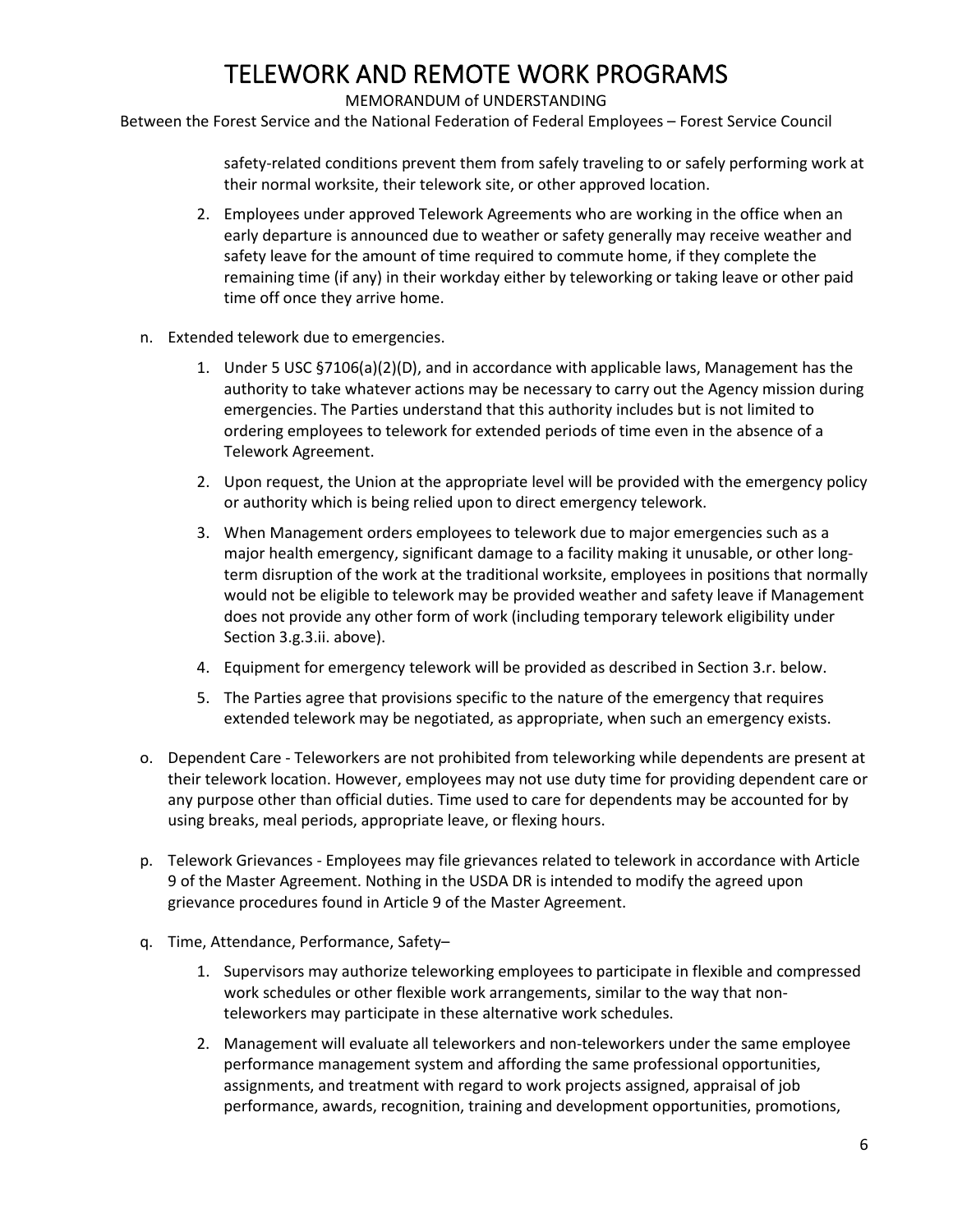#### MEMORANDUM of UNDERSTANDING

Between the Forest Service and the National Federation of Federal Employees – Forest Service Council

and retention incentives. This includes work requirements such as reporting on accomplishments and tasks completed during the workday.

- 3. In-person meetings between the supervisor or other representatives of the Forest Service and the employee will typically occur at the official duty station.
- 4. Employees are required to follow Forest Service procedures for accurately coding time spent teleworking (currently, in Paycheck8, use Descriptor Code '11' for Routine telework and '17' for Situational telework).
- 5. When teleworking, an employee is required to work from their approved alternate worksite as specified in their Telework Agreement. Supervisors may authorize telework from several alternate worksites. Temporary authorizations for changes in the location of designated alternate worksites do not require a new Telework Agreement.
- 6. Safety Management will provide guidance to employees regarding establishing ergonomically safe workstations at telework locations.
- r. Government Furnished Equipment for Telework
	- 1. Management will provide support for any USDA-furnished device and service employees use while teleworking.
	- 2. USDA DR 3170-001, Section 5.b. allows for one computer and one phone per person. When feasible, the computer will be a laptop so it can be used at both the official and alternate worksites. Management will approve replacement of desktop computers with laptops, when possible, to facilitate a mobile and telework-ready workforce.
	- 3. Employees who telework must keep Government property and information safe, secure, and separated from their personal property and information.
	- 4. Management and employees are responsible for ensuring the government furnished equipment is documented either on the Telework Agreement or other Forest Service documentation.
	- 5. Management may authorize government equipment for employee use at the alternate worksite, including surplus ergonomic equipment (for example, chairs, standing desks), subject to equipment availability and budget.
	- 6. Employees who are required to telework in emergency situations will be provided with the necessary government furnished equipment (GFE) to adequately perform their tasks at an alternate worksite. Additionally, consistent with 5 CFR §550.409(b), in emergency situations Management may grant additional special allowance payments, based on a case-by-case analysis, to offset the added expenses incidental to performing work from home (or an alternative location mutually agreeable to Management and the employee).
- s. In August and in February during the first year after implementation of this MOU, Management will provide the Union with data related to Telework Agreements for bargaining unit employees. Data provided for each Forest, Station, Job Corps Center, Washington Office Staff, and Law Enforcement, will include:
	- i. The total number of employees (bargaining unit and non-bargaining unit) on the unit.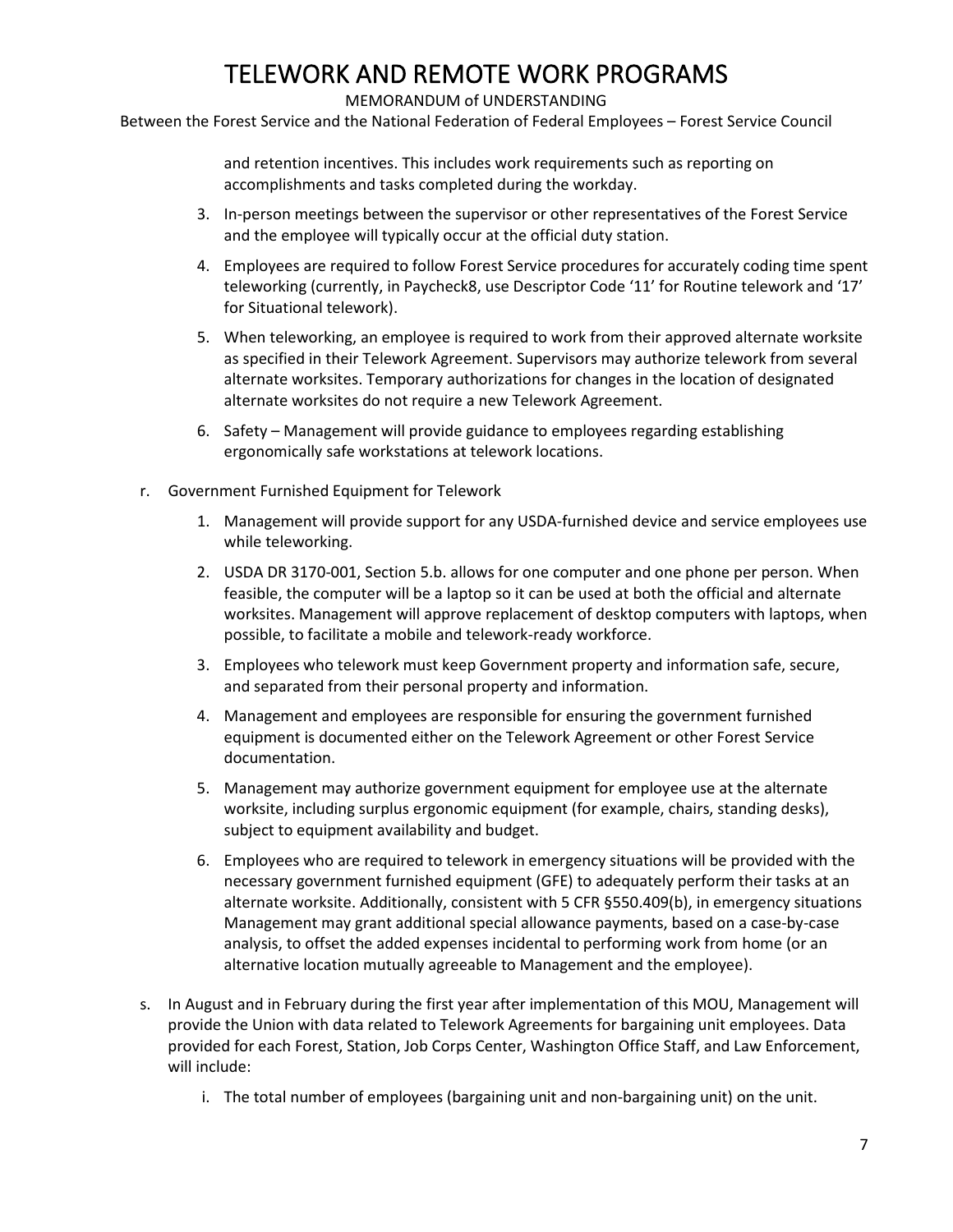#### MEMORANDUM of UNDERSTANDING

Between the Forest Service and the National Federation of Federal Employees – Forest Service Council

- ii. The total number of employees with Routine Telework Agreements for 5 or more days per pay period.
- iii. The total number of employees with Routine Telework Agreements for 1-4 days per pay period.
- iv. The total number of employees with Situational Telework Agreements.
- t. Upon request, and consistent with the Privacy Act, the Union at the National Level will be provided copies of reports provided to the USDA as required by the Telework Enhancement Act.

### 4. REMOTE WORK

- a. Parties will follow the USDA DR as it relates to remote eligibility. Additionally, in considering employee requests and subsequent approvals or denials, Management will follow the criteria and procedures in the USDA DR.
- b. To bring Forest Service terminology into alignment with the USDA DR, positions previously referred to as Virtual will now be referred to as Remote.
- c. Upon request, but no more often than twice per year, the Union at the national level will be provided a list of bargaining unit positions that are remote eligible and a sanitized list (no PII) of bargaining unit employees that have approved Remote Work Arrangements (including duty station location and organizational level).
- d. Positions that require access to confidential documents will not be automatically excluded from consideration as remote-eligible.
- e. Management will base any geographic limitations on remote work arrangements on business needs such as travel requirements and other mission requirements.
- f. The details of the remote work arrangement will be in accordance with government law and regulation and must be discussed with the employee. The arrangement will be documented through a written Remote Work Agreement. At a minimum, the Agreement will specify:
	- 1. Official duty station;
	- 2. Procedures for any government supplied equipment;
	- 3. Arrangements for storage of government vehicles, if appropriate;
	- 4. Travel reimbursements in accordance with the USDA DR and Federal Travel Regulations.
- g. Employees may request to work remotely, to change an existing Remote Work Agreement, or terminate an existing Remote Work Agreement following the procedures in Section 8.b. of the USDA DR. Additionally:
	- 1. When there is a change in supervisor and not a change in duties, a new agreement is not required, however the supervisor and employee will discuss the terms. Management will continue to offer the same remote terms unless there is a business need to alter the terms and in such cases a new agreement will be required and all relevant procedures in the USDA DR will be followed.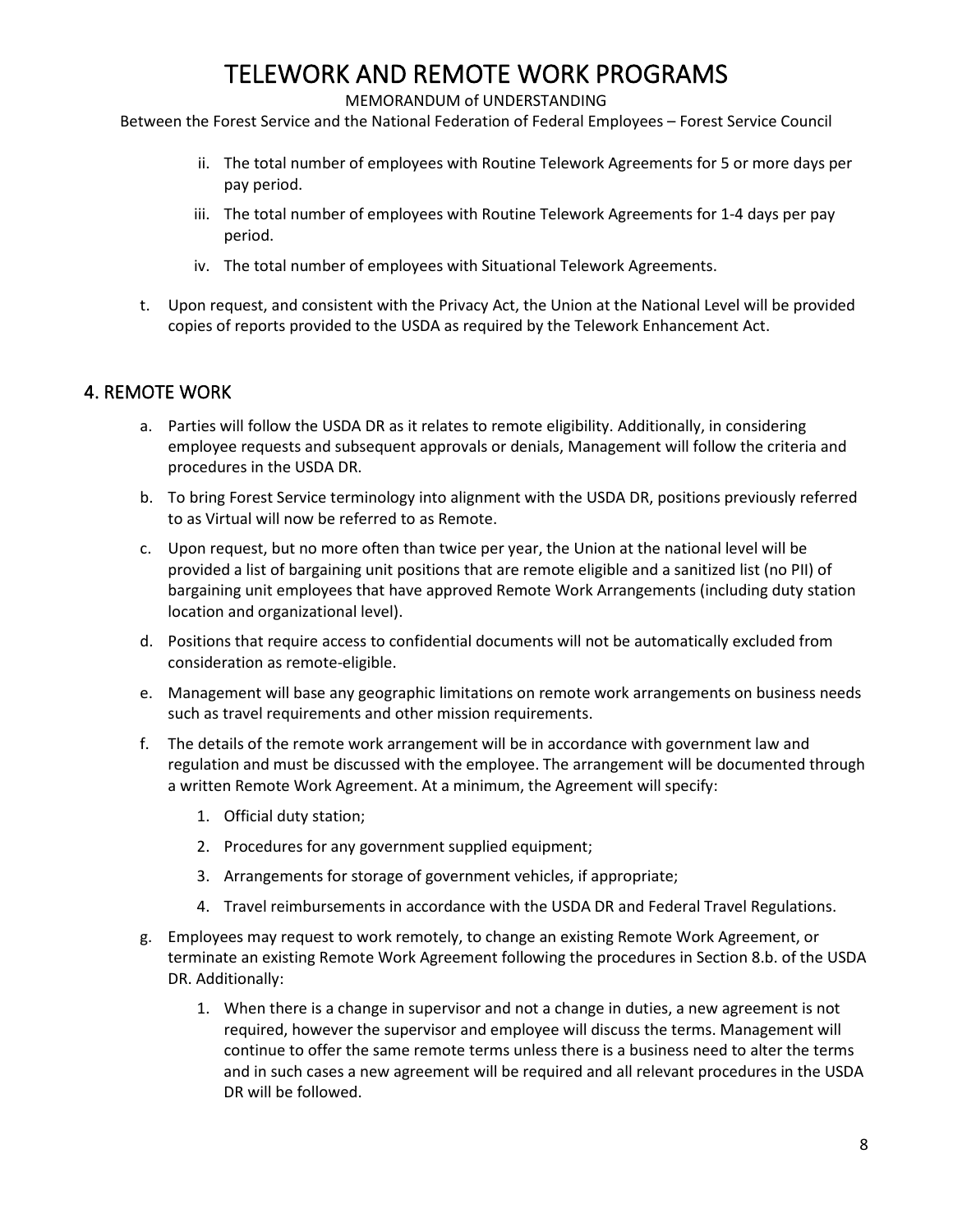### MEMORANDUM of UNDERSTANDING

Between the Forest Service and the National Federation of Federal Employees – Forest Service Council

- 2. An employee requesting a change must discuss the request with their supervisor. In addition to the items set out in the USDA DR, employees may consider addressing the need for the request, the benefits to the employee and any potential benefits to the Agency.
- 3. Where Management denies an employee's request for remote work arrangement, Management will provide the written rationale for the denial in accordance with the USDA DR, including Section 6.e.2., within 28 days of the employee's request.
- 4. The Parties will follow the DR for employee requests to terminate remote arrangements. Management may deny an employee's request to terminate a Remote Work Arrangement due to business needs outlined in the USDA DR, including office space limitations. If the requested location cannot be accommodated, Management will work interactively with the employee to identify and consider other options. See USDA DR for process and timeframes. Management will not be responsible for any costs related to voluntary relocations.
- h. If Management terminates a remote work arrangement based on a change in the requirements of a position, Management will provide the employee with reasonable notice (generally up to 90 days) and process a change of duty station as appropriate. In these circumstances, unless otherwise agreed to when the remote work arrangement was approved, Management will authorize travel reimbursements in accordance with Federal Travel Regulations.
- i. Government Furnished Equipment for Remote Work
	- 1. Management will provide support for any USDA-furnished device and service employees use while remote working.
	- 2. USDA DR 3170-001, Section 5.b. allows for one computer and one phone per person. When feasible, the computer will be a laptop so it can be used both at the remote worksite and while on official travel. These allowances do not prevent management from supplying the employee with any additional devices for their work (e.g. extra monitors, tablets, personal data recorders, etc.).
	- 3. Employees who work remotely must keep Government property and information safe, secure, and separated from their personal property and information.
	- 4. Management and employees are responsible for ensuring the government furnished equipment is documented either on the Remote Work Agreement or other Forest Service documentation.
	- 5. Management may authorize government equipment for employee use at their duty station, including surplus ergonomic equipment (for example, chairs, standing desks), subject to equipment availability and budget.
	- 6. Employees who are required to work remotely in emergency situations will be provided with the necessary government furnished equipment (GFE) to adequately perform their tasks at an alternate worksite when their duty station is negatively impacted by the emergency. Additionally, consistent with 5 CFR §550.409, in emergency situations Management may grant additional special allowance payments, based on a case-by-case analysis, to offset the added expenses incidental to performing work at an alternative location, away from their duty station, and mutually agreeable to Management and the employee.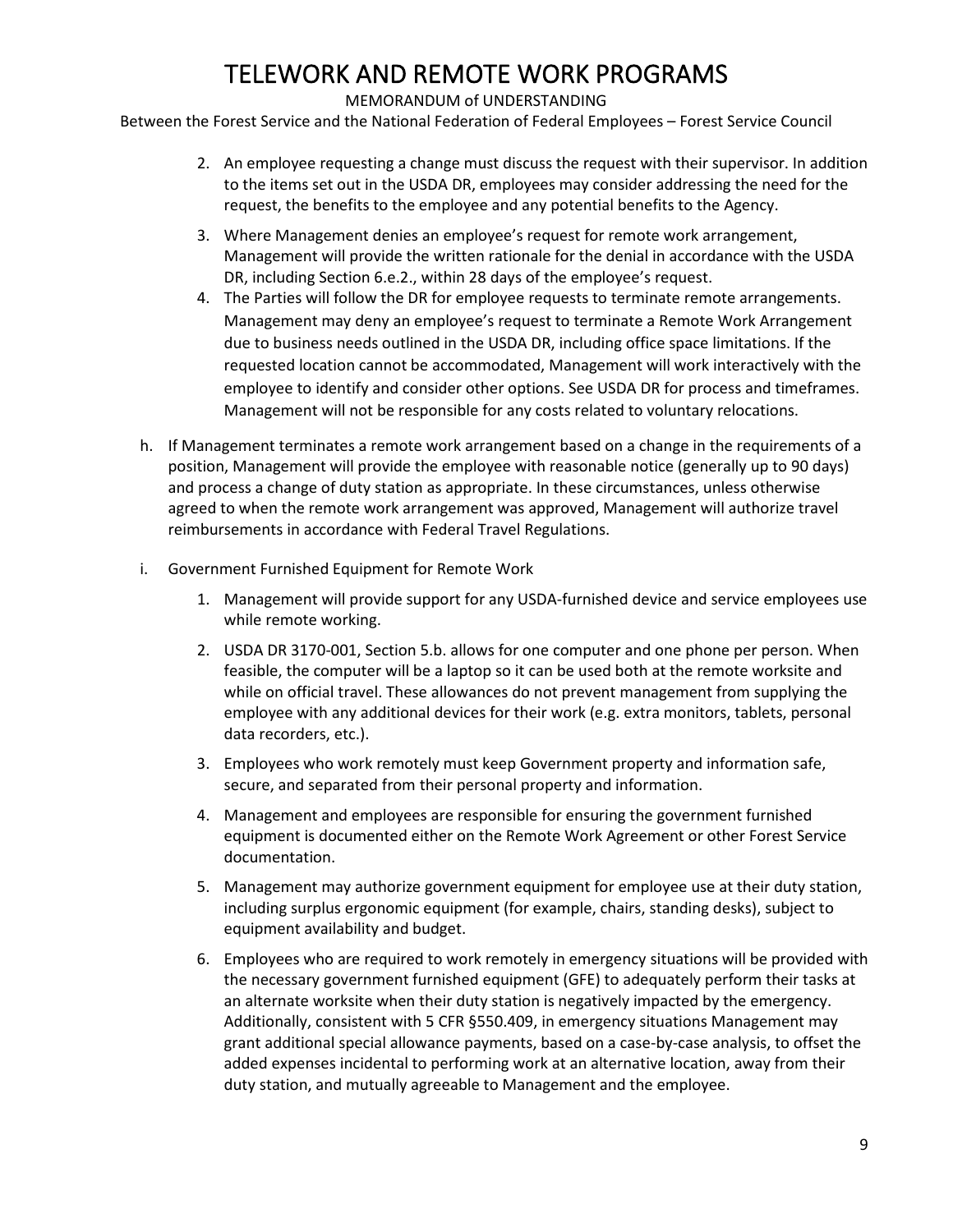### MEMORANDUM of UNDERSTANDING

Between the Forest Service and the National Federation of Federal Employees – Forest Service Council

- 7. Employees who work remotely will not be responsible for mailing/postage costs associated with their work as preapproved by their supervisor and subject to law and regulation.
- 8. Management will provide necessary office supplies to employees working remotely upon request and subject to Agency policy. Any shipping costs associated with requested office supplies/government furnished equipment will be paid by Management.
- j. Where a position has been designated remote eligible and requires the use of a government-owned vehicle (GOV), Management will assist employees to identify and arrange a storage location at a nearby government location.
- k. Remote employees will be treated equitably as set out in Section 7.d. of the USDA DR. This includes equitable treatment for wellness and fire assignments.
- l. Consistent with Article 20 of the Master Agreement and in accordance with 5 USC 6329c, employees will be granted weather and safety leave when weather or other safety-related conditions prevent them from safely performing work at their duty station or safely traveling to and performing their work at another approved location.
- m. Supervisors will consider opportunities for informal virtual engagement with and between employees.
- n. The Parties have developed a mutually-agreeable Remote Work Agreement template that is consistent with this MOU. Management will seek the Union's input on changes to the Remote Work Agreement template and the Parties will ensure changes are consistent with this MOU.
- o. Remote Work Agreements remain in effect until a change is initiated. Employees will not be required to recertify Agreements annually.
- p. Remote Work Grievances Employees may file grievances related to remote work in accordance with Article 9 of the Master Agreement. Nothing in the USDA DR is intended to modify the agreed upon grievance procedures found in Article 9 of the Master Agreement.

### 5. INITIAL NOTIFICATION OF TELEWORK AND REMOTE WORK ELIGIBILITY

- a. Management will notify employees whether their positions are eligible for remote work or telework as soon as possible but no fewer than 45 days before the employee is expected to return to the physical workplace. Union will have an opportunity to review the draft notification and provide input.
- b. Supervisors will notify employees of their eligibility to telework by initiating a Telework Agreement prior to requiring that the employee return to the physical workplace.